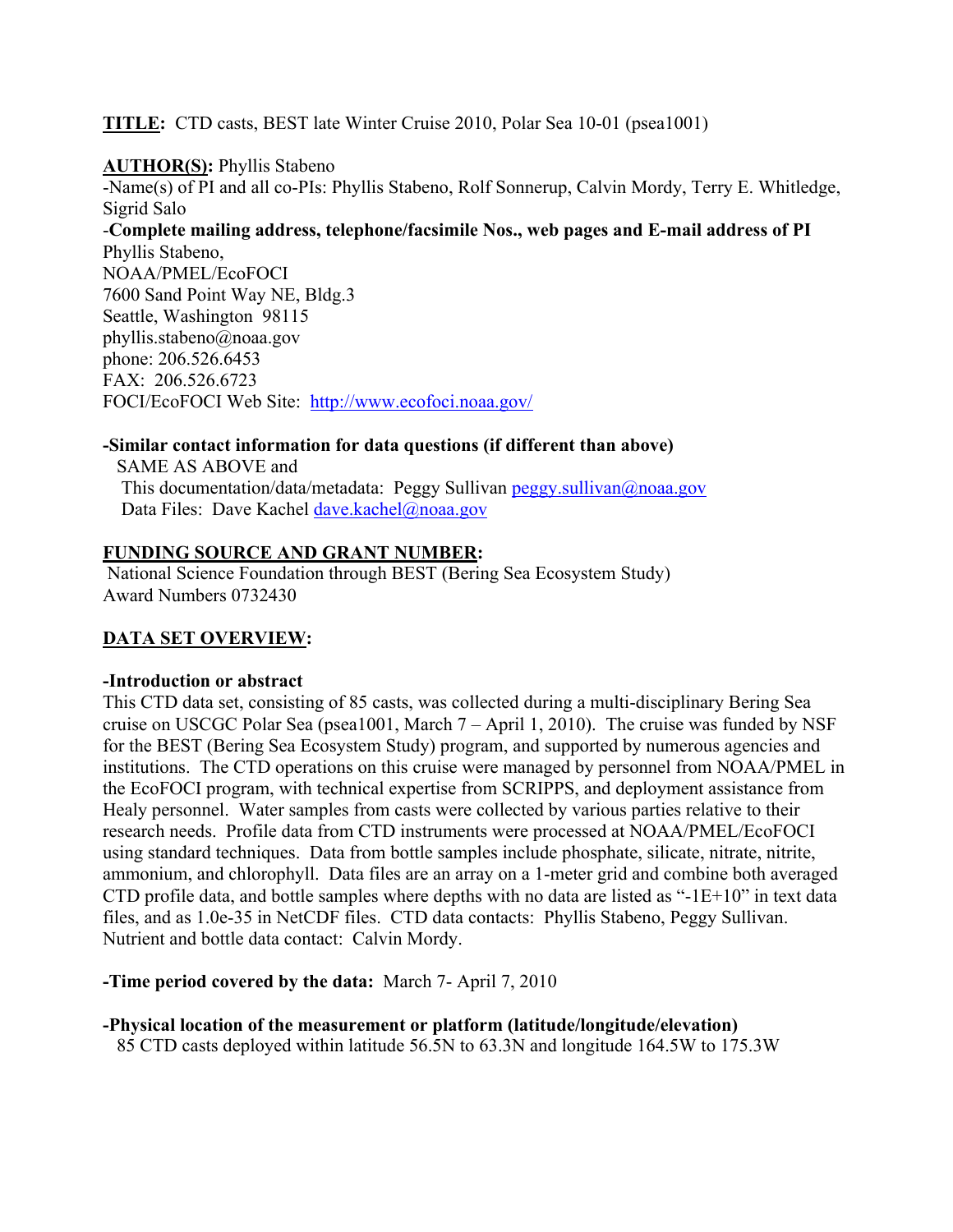#### **-Any World Wide Web address references (i.e. additional documentation such as Project WWW site)**

BEST/BSIERP Site: http://bsierp.nprb.org/ BEST Data Management: http://bsierp.nprb.org/data\_mgt/ NSF Award: http://www.nsf.gov/awardsearch/showAward.do?AwardNumber=0732430

# **INSTRUMENT DESCRIPTION:**

# **-Brief text describing the instrument with references**

SeaBird SBE-911plus CTD unit with dual temperature and conductivity sensors, and added instruments as listed (www.seabird.com/products/profilers.htm): Conductivity S/N 2361 Conductivity S/N 2863 Temperature S/N 2498 Temperature S/N 4353 Pressure Digiquartz with TC S/N 0416 PAR /Irradiance, Biospherical/Licor S/N QSR-2300 No. 70112 SPAR/Surface Irradiance S/N QSR-2300 Transmissometer, Chelsea/Seatech/Wetlab CStar S/N CST-436DR Fluorometer, Chelsea Aqua 3 S/N 088234 Oxygen sensor, SBE-43 S/N 0501 Altimeter S/N PSA-916 No. 1062

# **-Figures (or links), if applicable**

Web reference to instrument: http://www.seabird.com/products/spec\_sheets/911data.htm Figure showing CTD transect map: ps1001 PMEL\_CTDmap.gif

# **-Table of specifications (i.e. accuracy, precision, frequency, etc.)**

Page 10 of Seabird instrument reference (above)

# **DATA COLLECTION and PROCESSING:**

# **-Description of data collection**

Data were collected via CTD platform operated by Scripps Institution of Oceanography technicians. At each CTD location, the CTD rosette was lowered to 10 meters to equilibrate, brought to surface, then lowered to within 5m of the bottom, at ~30m/minute down to 150 m (on average) and ~50m/minute below that. Water bottles were fired at desired depths on the upcast. Once on board, numerous water samples were taken from Niskin bottles by members of the interdisciplinary science team.

# **-Description of derived parameters and processing techniques used**

All data are either instrument variables, calculated variables, or measured from bottle samples. Instrument variables: pressure, temperature (primary, secondary), oxygen, transmissivity, attenuation, PAR, fluorometer.

Calculated values: salinity (primary and secondary, derived from conductivity and temperature, corrected by calibration with salt samples), chlorophyll-a (factory calibration), sigma-t, and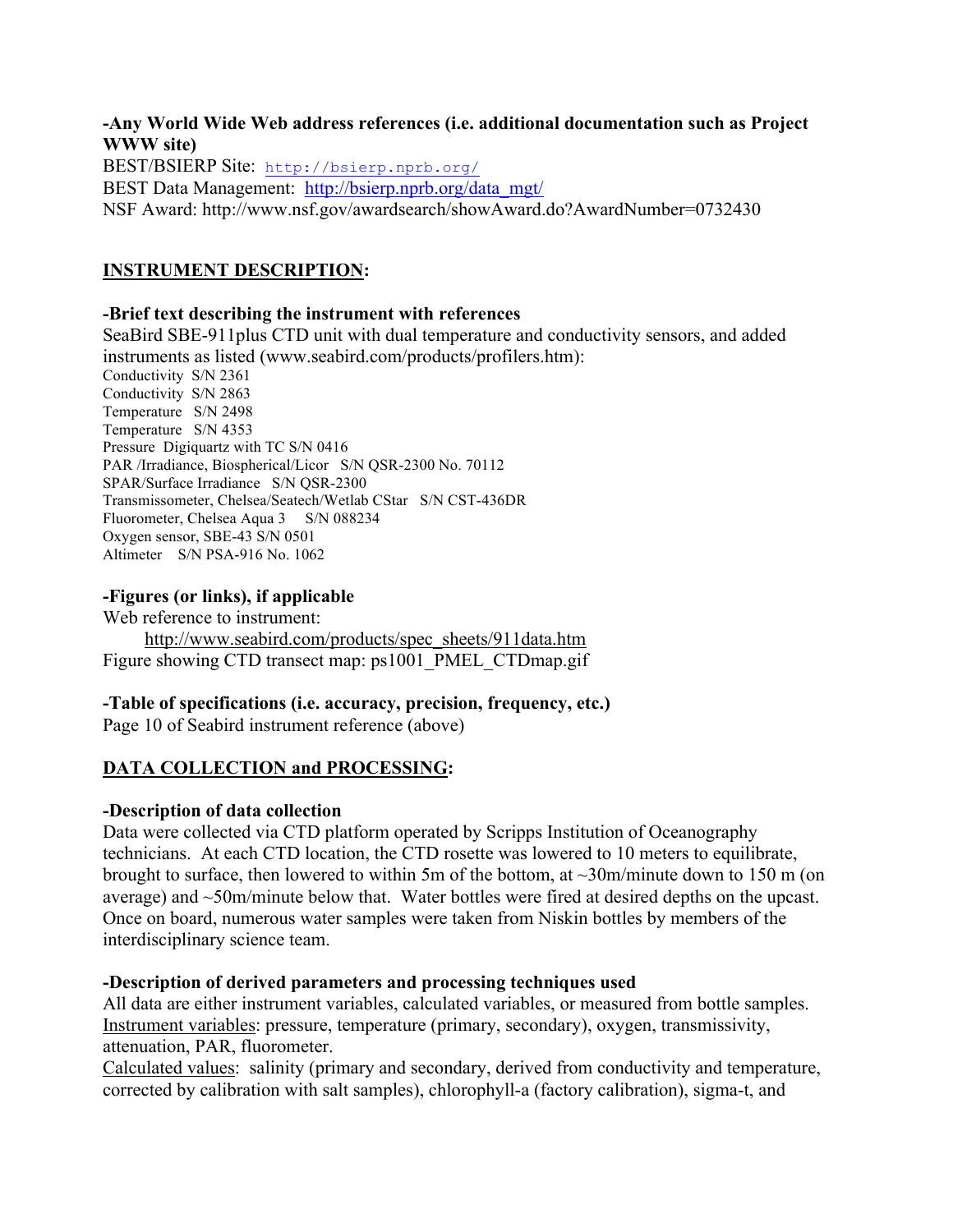dynamic height.

Bottle samples: nutrients (phosphate, silicate, nitrate, nitrite, ammonium), chlorophyll-a (total and size fractionated using two methods; acidification and Welschmeyer). Phaeopigments (total and size fractionated) were obtained from Chlorophyll-a samples.

Not all variables were sampled from all bottles or on all casts. Selected variables have dual-unit listings. Two chlorophyll methods were used: the acidification technique (Holm-Hansen, O., et al, 1965), and the Welschmeyer method (Welschmeyer, 1985). Calibration coefficients for instruments are available in the attached file psea1001\_CTDCalFile.txt

# **-Description of quality control procedures and Processing**

Data are processed using Seabird CTD software and calibration file. Post-processing at the Pacific Marine Environmental Laboratory includes filtering extreme outliers, extrapolation of values from the top value collected at 3-5m to the surface. Each cast is visually reviewed for reasonableness and density inversions (greater than 0.02 sigma-t) caused by spurious measurements. This process is facilitated by comparison of the outputs of the 2 temperature and conductivity sensors. Profile data are bin-averaged to 1 meter. Nutrient samples were analyzed according to the methods of Gordon, et al (see reference below). Samples were collected in 50 ml high-density polyethylene bottles that were rinsed first with 10% HCl prior to each station, and rinsed at least three times with sample before filling. Some samples were refrigerated for 3-12 hours prior to analysis, and some frozen for later analysis.

# **DATA FORMAT:**

# **-Data file structure, format and file naming conventions (e.g. column delimited ASCII, NetCDF, GIF, JPEG, etc.)**

Data sets include continuous profile data and bottle samples from discrete depths. Data files are provided in two formats: NetCDF, and tab-delimited ASCII text.

NetCDF (EPIC standard) format includes meteorological and other metadata. "Code" is an EPIC-NetCDF-specific key code defining variables and units (see list below). Missing data are denoted by 1.0e-35. The format is defined at Unidata and PMEL-EPIC Web Sites.

http://www.epic.noaa.gov/epic/software/

http://www.unidata.ucar.edu/software/netcdf/

The text format is a tab-delimited file with 1-line header and .odv suffix, formatted for use with Ocean Data View and other ASCII-friendly software. Missing data are designated using -1.0e+10.

#### **-Data format and layout (i.e. description of header/data records, NetCDF format) List of Variables with Short Name and Units (included in header) and grid definition**  $\mathbf{A}$

| Axes.               |                       |                              |              |                 |
|---------------------|-----------------------|------------------------------|--------------|-----------------|
| code<br>name        | type                  | lower corner                 | upper corner | units           |
| $501 \times$ lon    | <b>EVEN</b>           | 172.7227 W                   |              | degree west     |
| $500 \text{ y}$ lat | <b>EVEN</b>           | 59.9622 N                    |              | degree north    |
| $1$ z dep           | <b>EVEN</b>           | 0.00                         | 61.00        | dbar            |
| 624 t time          | EVEN                  | $01-Apr-201021:13$           |              | True Julian Day |
| Variable $(s)$ :    |                       |                              |              |                 |
| code                | name                  | units                        |              |                 |
| 28 T                | TEMPERATURE (C)       |                              | C            |                 |
| 35 T <sub>2</sub>   |                       | <b>Secondary Temperature</b> | C            |                 |
| 41 S                | <b>SALINITY (PSU)</b> |                              | PSU          |                 |
| 42 S                | <b>SALINITY (PSU)</b> |                              | PSU          |                 |
|                     |                       |                              |              |                 |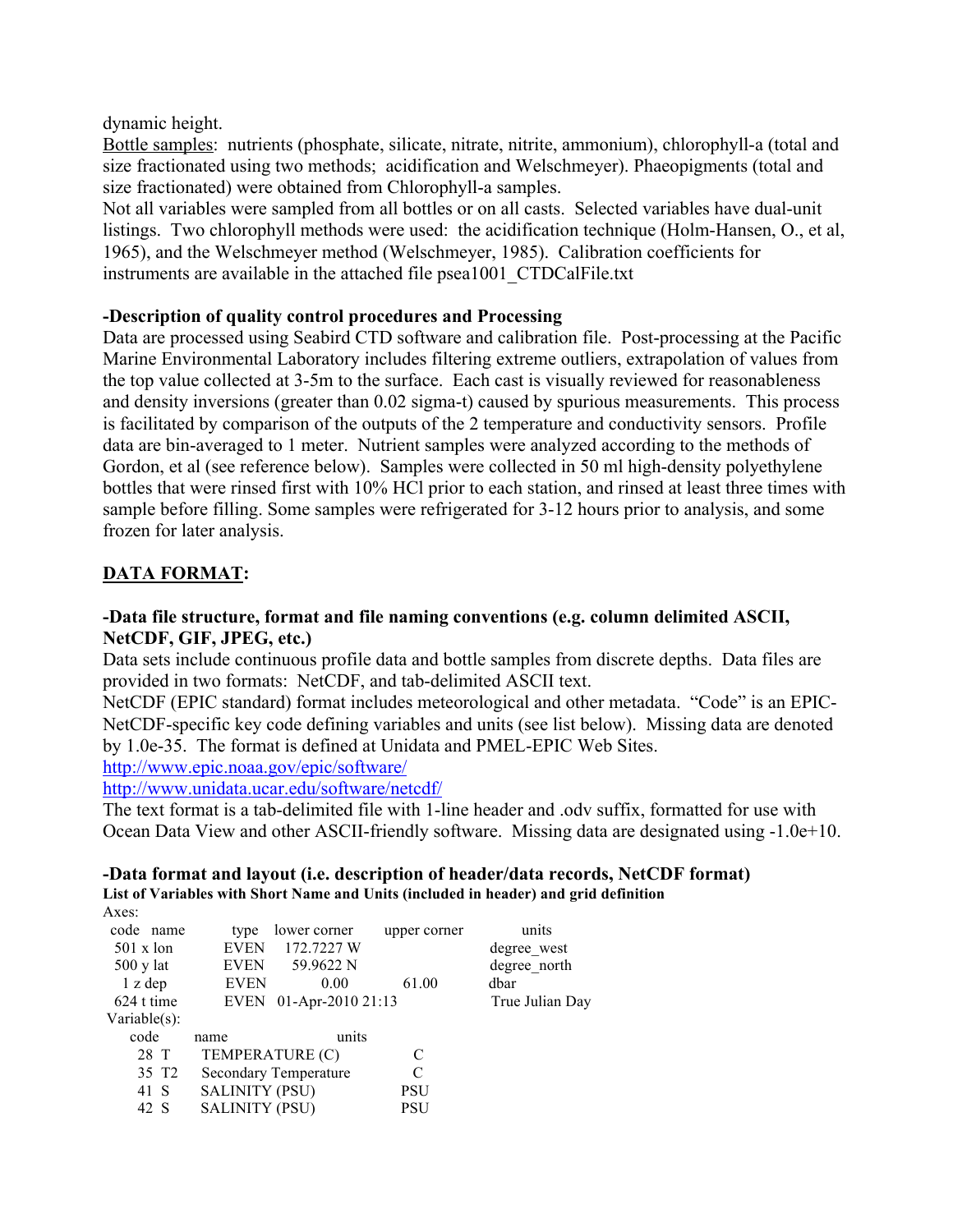| 70 ST     | $SIGMA-T (KG/M**3)$<br>$kg m-3$                          |  |
|-----------|----------------------------------------------------------|--|
|           | 10 DYN DYNAMIC METERS<br>dyn-m                           |  |
| 65 O      | OXYGEN (UMOL/KG)<br>umol/kg                              |  |
|           | $\frac{0}{0}$<br>62 OST OXYGEN, %SAT                     |  |
|           | 107 TRN TRANSMISSOMETER VOLTAGE 7 volts                  |  |
| 904 Tr    | Transmissometry (CTD)<br>$\frac{0}{0}$                   |  |
|           | 55 ATTN ATTENUATION<br>$m-1$                             |  |
| 916 PAR   | Photosynthetically Active Radiation(volts) V             |  |
| 905 PAR   | Photosynthetic Active Radiation uEin m-2 s-1             |  |
|           | 918 SPAR Surface Photosynthetically Act uEin m-2 s-1     |  |
| 103 BTL   | NISKIN BOTTLE NUMBER                                     |  |
| 286 PO4   | PHOSPHATE (micromoles/kg)<br>uM/kg                       |  |
| 288 SI    | SILICATE (micromoles/kg)<br>uM/kg                        |  |
| 282 NO3   | NITRATE (micromoles/kg)<br>uM/kg                         |  |
| 284 NO2   | NITRITE (micromoles/kg)<br>uM/kg                         |  |
| 289 NH4   | AMMONIUM (micromoles/kg)<br>uM/kg                        |  |
| 971 $rFv$ | raw fluorometer Volts(CTD) Volts                         |  |
| 2930 Cla  | CTD Chlorophyll-a factory calibration ugrams/l           |  |
| 2931 Cla  | CTD Chlorophyll-a laboratory calibration ugrams/l        |  |
| 2932 Cla  | CTD upcast Chlorophyll-a laboratory calibration ugrams/l |  |
| 933 Cla   | Chlorophyll ugrams/l                                     |  |
| 2933 Cla  | Chlorophyll-a total ugrams/l                             |  |
| 2934 Cla  | Chlorophyll-a Large Size Fraction ugrams/l               |  |
| 2935 Cla  | Chlorophyll-a Small Size Fraction ugrams/l               |  |
| 2936 Cla  | Welschmeyer Chlorophyll-a Total ugrams/l                 |  |
| 2937 Cla  | Welschmeyer Chlorophyll-a Large Size Fraction ugrams/l   |  |
| 2938 Cla  | Welschmeyer Chlorophyll-a Small Size Fraction ugrams/l   |  |
| 907 Fph   | Phaeopigments ugrams/l                                   |  |
| 2907 Fph  | Phaeopigments Large Size Fraction ugrams/l               |  |
| 2908 Fph  | Phaeopigments Small Size Fraction ugrams/l               |  |

#### **Sample Data Records with Column Headers (NetCDF format):**

Variables

T,T2,S,S,ST,DYN,O,OST,TRN,Tr,ATTN,PAR,PAR,SPAR,BTL,PO4,SI,NO3,NO2,NH4,rFv,Cla,Chl,Cla,Cla,Cla,Cla, Cla,Cla,Fph,Fph,Fph Epic codes 28,35,41,42,70,10,65,62,107,904,55,916,905,918,103,286,288,282,284,289,971,2930,933,2933,2934,2935,2936,2937,2 938,907,2907,2908

| Pres(db)   | T          | T <sub>2</sub> | S<br>S     | <b>ST</b>       | <b>DYN</b> | $\Omega$               | <b>OST</b>      | <b>TRN</b> | Tr<br><b>ATTN</b>  |
|------------|------------|----------------|------------|-----------------|------------|------------------------|-----------------|------------|--------------------|
| <b>PAR</b> | <b>PAR</b> | <b>SPAR</b>    | <b>BTL</b> | PO <sub>4</sub> | <b>SI</b>  | NO <sub>3</sub><br>NO2 | NH <sub>4</sub> | rFv        | Cla                |
| Chl        | Cla        | Cla<br>Cla     | Cla        | Cla             | Cla        | Fph                    | Fph<br>Fph      |            |                    |
| 3.00       | $-1.6976$  | $-1.6996$      | 31.6135    | 31.6219         |            | 25.4258 0.76204E-02    | 369.2490        | 95.9914    | 3 7441             |
| 74.4813    | 1.1785     | 3.5457         | 341.3700   | 932.3900        | $1e+35$    | $1e+35$                | $1e+35$         | $1e+35$    | $1e+35$            |
| $1e+35$    | 1.2635     | $-0.1241$      | $1e+35$    | $1e+35$         | $1e+35$    | $1e+35$                | $1e+35$         | $1e+35$    | $1e+35$<br>$1e+35$ |
| 4.00       | $-1.7002$  | $-1.6995$      | 31.6091    | 31.6155         |            | 25.4223 0.10164E-01    | 369.5974        | 96.0763    | 3 7 5 1 0          |
| 74.6194    | 1.1711     | 3.4366         | 265.4000   | 932.2800        | $1e+35$    | $1e+35$                | $1e+35$         | $1e+35$    | $1e+35$            |
| $1e+35$    | 1.3054     | 0.0251         | $1e+35$    | $1e+35$         | $1e+35$    | $1e+35$                | $1e+35$         | $1e+35$    | $1e+35$<br>$1e+35$ |
| 5.00       | $-1.7024$  | $-1.7013$      | 31.6054    | 31.6109         |            | 25.4193 0.12711E-01    | 369.8159        | 96.1282    | 3 7473             |
| 74.5444    | 1.1751     | 3.3289         | 206.7900   | 932.2800        | $1e+35$    | $1e+35$                | $1e+35$         | $1e+35$    | $1e+35$            |
| $1e+35$    | 1.3203     | 0.0810         | $1e+35$    | $1e+35$         | $1e+35$    | $1e+35$                | $1e+35$         | $1e+35$    | $1e+35$<br>$1e+35$ |
| 6.00       | $-1.7036$  | $-1.7042$      | 31.6020    | 31.6071         |            | 25.4166 0.15261E-01    | 369.9674        | 96.1622    | 3 7451             |
| 74.4997    | 1.1775     | 3.2295         | 164.1700   | 932.2800        | $1e+35$    | $1e+35$                | $1e+35$         | $1e+35$    | $1e+35$            |
| $1e+35$    | 1.3504     | 0.1974         | $1e+35$    | $1e+35$         | $1e+35$    | $1e+35$                | $1e+35$         | $1e+35$    | $1e+35$<br>$1e+35$ |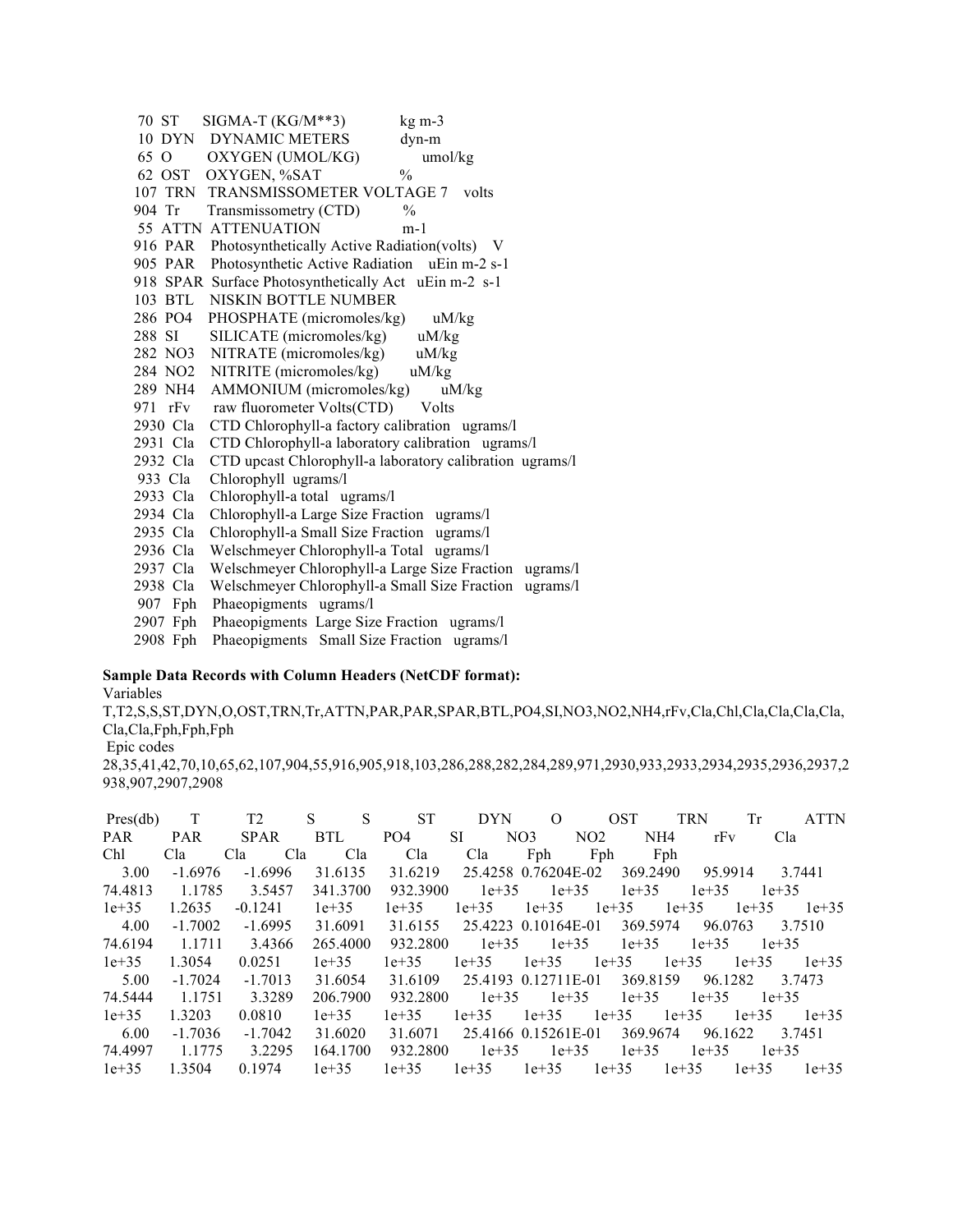7.00 -1.7049 -1.7036 31.6003 31.6043 25.4153 0.17812E-01 370.4406 96.2833 3.7512 74.6238 1.1709 3.1319 131.3600 932.2800 1e+35 1e+35 1e+35 1e+35 1e+35 1e+35 1.3863 0.3516 1e+35 1e+35 1e+35 1e+35 1e+35 1e+35 1e+35 1e+35 8.00 -1.7060 -1.7047 31.5984 31.6020 25.4137 0.20365E-01 370.3354 96.2578 3.7488 74.5747 1.1735 3.0338 105.0800 932.2800 1e+35 1e+35 1e+35 1e+35 1e+35 1e+35 1.3940 0.3859 1e+35 1e+35 1e+35 1e+35 1e+35 1e+35 1e+35 1e+35 9.00 -1.7059 -1.7039 31.5980 31.6005 25.4134 0.22918E-01 370.3262 96.2450 3.7484 74.5670 1.1739 2.9385 84.1430 929.8100 1e+35 1e+35 1e+35 1e+35 1e+35 1e+35 1.3660 0.2631 1e+35 1e+35 1e+35 1e+35 1e+35 1e+35 1e+35 1e+35 10.000 -1.7051 -1.7039 31.5963 31.5991 25.4120 0.25472E-01 370.3313 96.2456 3.7468 74.5345 1.1756 2.8459 67.9040 928.1800 0.60000E+01 0.12570E+01 0.24222E+02 0.62446E+01 0.99058E-01 0.33846E+01 1.3874 0.3556 0.18099E+00 0.37034E+00 0.12910E+00 0.31026E+00 0.38443E+00 0.13305E+00 0.21908E+00 0.25785E+00 0.25785E+00 0.25785E+00

#### **Sample Attributes (Metadata) in NetCDF files**

| $Attribute(s)$ :                                                   |  |  |  |  |  |  |  |
|--------------------------------------------------------------------|--|--|--|--|--|--|--|
| Number of attributes listed: 18 Number of attributes in file: 18   |  |  |  |  |  |  |  |
| CRUISE $= P$ Sea1001                                               |  |  |  |  |  |  |  |
| $CAST = 065$                                                       |  |  |  |  |  |  |  |
| $INST_TYPE$ = Sea-Bird CTD SBE911/917+                             |  |  |  |  |  |  |  |
| $DATA_TYPE = CTD$                                                  |  |  |  |  |  |  |  |
| DATA CMNT = Data from Seasoft File 061065.cnf                      |  |  |  |  |  |  |  |
| $COORD$ SYSTEM $= GEOGRAPHICAL$                                    |  |  |  |  |  |  |  |
| WATER MASS $= B$                                                   |  |  |  |  |  |  |  |
| BAROMETER = $997$                                                  |  |  |  |  |  |  |  |
| WIND_DIR = 330<br>WIND_SPEED = 4                                   |  |  |  |  |  |  |  |
|                                                                    |  |  |  |  |  |  |  |
| AIR TEMP $= -10$ .                                                 |  |  |  |  |  |  |  |
| WATER DEPTH $= 69$                                                 |  |  |  |  |  |  |  |
| PROG CMNT1 = CTDVAR added 1 var                                    |  |  |  |  |  |  |  |
| STATION NAME $= 70m42$                                             |  |  |  |  |  |  |  |
| EPIC FILE GENERATOR = SEASOFT2EPIC CTD (Version 1.35, 01-May-2003) |  |  |  |  |  |  |  |
| CREATION DATE $= 13:17 15-MAR-11$                                  |  |  |  |  |  |  |  |
| $PROG_C MNT2$ = cat_ctd v1.36 06Aug2010                            |  |  |  |  |  |  |  |
| PROG CMNT3<br>$=$ Variables Extrapolated from 4 db to 0            |  |  |  |  |  |  |  |

#### **Sample Data Records with Column Headers (text format):**

cruise cast type station number station name ctd type yyyy-mm-dd hh:mm longitude [degrees east] latitude [degrees north] Bot. Depth [m] PRESSURE [dbar] TEMPERATURE [C] Secondary Temperature [C] SALINITY [PSU] SALINITY2 [PSU] SIGMA-T [kg m-3] DYNAMIC METERS [dyn-m] raw fluorometer Volts [Volts] Chlorophyll A [ugrams/l] OXYGEN [ml/l] OXYGEN %SAT [%] ATTENUATION [m-1] Transmissometry [%] Photosynthetic Active Radiation [uEin m-2 s-1] Surface Photosynthetically Active Radiation [uEin m-2 s-1] NISKIN BOTTLE NUMBER [] PHOSPHATE [umol/kg] SILICATE [umol/kg] NITRATE [umol/kg] NITRITE [umol/kg] AMMONIUM [umol/kg] ctd bottle upcast chlorophyll factory cal [ugrams/l] Chlorophyll-a total [ugrams/l] Welschmeyer Chlorophyll-a total [ugrams/l] Phaeopigments [ugrams/l] ps1001 001 C 001 VNG1 std 2010-03-13 14:58184.9503 62.01850 79.0 6.000 -1.720800 -1.721200 31.62180 31.62130 25.43300 0.1520662E-01 1.049100 0.6180000E-01 7.896270 91.95345 0.2810000E-01 99.29970 0.8320700E-01 0.2927400 -1.0e+10-1.0e+10-1.0e+10-1.0e+10-1.0e+10-1.0e+10- 1.0e+10 -1.0e+10-1.0e+10-1.0e+10 ps1001 001 C 001 VNG1 std 2010-03-13 14:58184.9503 62.01850 79.0 7.000 -1.721900 -1.722500 31.62290 31.62290 25.43390 0.1774127E-01 1.045200 0.6110000E-01 7.891470 92.11333 0.2970000E-01 99.26070 0.8320200E-01 2.176300 -1.0e+10-1.0e+10-1.0e+10-1.0e+10-1.0e+10-1.0e+10- 1.0e+10 -1.0e+10-1.0e+10-1.0e+10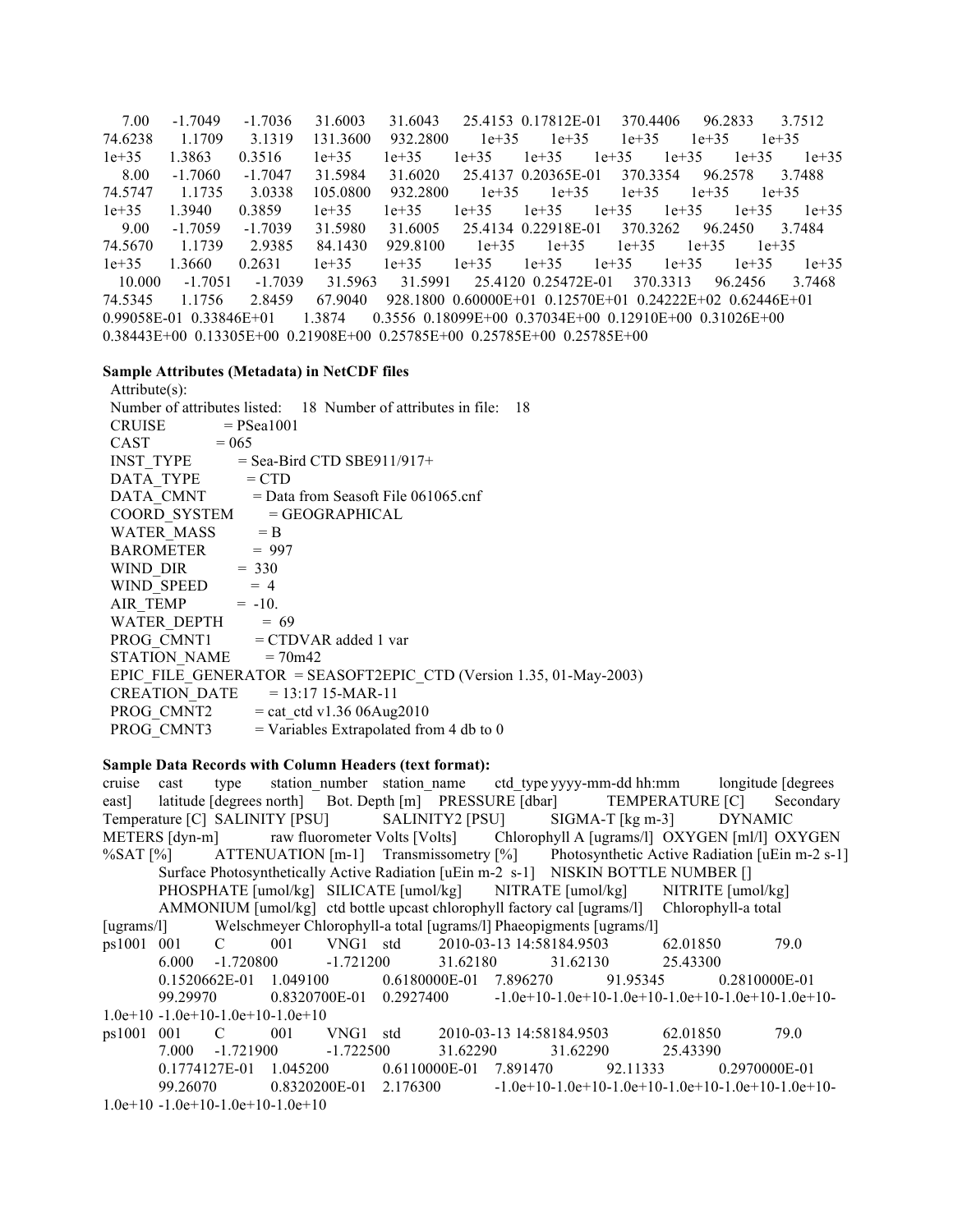| ps1001                              | 001                                              | $\mathcal{C}$                                    | 001 VNG1 std                             |  |  |                   |          |               | 2010-03-13 14:58184.9503 62.01850                        | 79.0                                                                                                                                                                                                                           |
|-------------------------------------|--------------------------------------------------|--------------------------------------------------|------------------------------------------|--|--|-------------------|----------|---------------|----------------------------------------------------------|--------------------------------------------------------------------------------------------------------------------------------------------------------------------------------------------------------------------------------|
|                                     | 8.000                                            |                                                  | $-1.666300$ $-1.694900$                  |  |  |                   |          |               | 31.61970 31.62160 25.43030                               |                                                                                                                                                                                                                                |
|                                     |                                                  |                                                  |                                          |  |  |                   |          |               |                                                          | $0.2027712E-01$ $1.070800$ $0.6620000E-01$ $7.915440$ $92.28073$ $0.3080000E-01$                                                                                                                                               |
|                                     | 99.23360                                         |                                                  |                                          |  |  |                   |          |               |                                                          | $0.8321500E-01$ $0.3581000$ $-1.0e+10-1.0e+10-1.0e+10-1.0e+10-1.0e+10-1.0e+10-1.0e+10-1.0e+10-1.0e+10-1.0e+10-1.0e+10-1.0e+10-1.0e+10-1.0e+10-1.0e+10-1.0e+10-1.0e+10-1.0e+10-1.0e+10-1.0e+10-1.0e+10-1.0e+10-1.0e+10-1.0e+10$ |
| $1.0e+10 - 1.0e+10-1.0e+10-1.0e+10$ |                                                  |                                                  |                                          |  |  |                   |          |               |                                                          |                                                                                                                                                                                                                                |
| ps1001                              | 001 C                                            |                                                  |                                          |  |  |                   |          |               | 001 VNG1 std 2010-03-13 14:58184.9503 62.01850           | 79.0                                                                                                                                                                                                                           |
|                                     | 9.000                                            |                                                  |                                          |  |  |                   |          |               | $-1.672700$ $-1.678000$ $31.61510$ $31.61450$ $25.42670$ |                                                                                                                                                                                                                                |
|                                     |                                                  |                                                  |                                          |  |  |                   |          |               |                                                          | $0.2281633E-01$ $1.050200$ $0.6210000E-01$ $7.893280$ $92.04514$ $0.4080000E-01$                                                                                                                                               |
|                                     | 98.98570                                         |                                                  |                                          |  |  |                   |          |               |                                                          | $0.8320700E-01$ $1.515900$ $-1.0e+10-1.0e+10-1.0e+10-1.0e+10-1.0e+10-1.0e+10-1.0e+10-1.0e+10-1.0e+10-1.0e+10-1.0e+10-1.0e+10-1.0e+10-1.0e+10-1.0e+10-1.0e+10-1.0e+10-1.0e+10-1.0e+10-1.0e+10-1.0e+10-1.0e+10-1.0e+10-1.0e+10-$ |
|                                     |                                                  | $1.0e+10 - 1.0e+10-1.0e+10-1.0e+10$              |                                          |  |  |                   |          |               |                                                          |                                                                                                                                                                                                                                |
| ps1001                              | 001                                              | C                                                |                                          |  |  |                   |          |               | 001 VNG1 std 2010-03-13 14:58184.9503 62.01850           | 79.0                                                                                                                                                                                                                           |
|                                     |                                                  |                                                  |                                          |  |  |                   |          |               | 10.000 -1.675200 -1.659300 31.61600 31.61700 25.42740    |                                                                                                                                                                                                                                |
|                                     |                                                  | 0.2535679E-01  1.049500  0.6190000E-01  7.899930 |                                          |  |  |                   |          |               |                                                          | 92.08359 0.3150000E-01                                                                                                                                                                                                         |
|                                     | 99.21450                                         |                                                  |                                          |  |  |                   |          |               |                                                          | $0.8320700E-01$ $0.3576300E-01$ $-1.0e+10-1.0e+10-1.0e+10-1.0e+10-1.0e+10-1.0e+10-1.0e+10-1.0e+10-1.0e+10-1.0e+10-1.0e+10-1.0e+10-1.0e+10-1.0e+10-1.0e+10-1.0e+10-1.0e+10-1.0e+10-1.0e+10-1.0e+10-1.0e+10-1.0e+10-1.0e+10-1.0$ |
| $1.0e+10 - 1.0e+10-1.0e+10-1.0e+10$ |                                                  |                                                  |                                          |  |  |                   |          |               |                                                          |                                                                                                                                                                                                                                |
| ps1001                              | 001                                              | C                                                |                                          |  |  |                   |          |               | 001 VNG1 std 2010-03-13 14:58184.9503 62.01850           | 79.0                                                                                                                                                                                                                           |
|                                     | $11.000 - 1.679000$<br>$-1.662700$               |                                                  |                                          |  |  | 31.61610 31.61430 | 25.42760 |               |                                                          |                                                                                                                                                                                                                                |
|                                     | 0.2789671E-01<br>1.069100 0.6590000E-01 7.892690 |                                                  |                                          |  |  |                   | 92.01902 | 0.3130000E-01 |                                                          |                                                                                                                                                                                                                                |
|                                     |                                                  |                                                  | 99.22090 0.8320100E-01 3.308800 11.00000 |  |  |                   |          |               | 1.349109                                                 | 19.17066                                                                                                                                                                                                                       |
|                                     | 6.258408                                         |                                                  |                                          |  |  |                   |          |               | $0.5669367E-01$ $1.124040$ $0.6450000E-01$ $0.1872997$   | 0.1937254                                                                                                                                                                                                                      |
| 0.8703700E-02                       |                                                  |                                                  |                                          |  |  |                   |          |               |                                                          |                                                                                                                                                                                                                                |

**-Description of flags, codes used in the data, and definitions (i.e. good, questionable, missing, estimated, etc.)** Missing data are denoted by 1.0e-35 (NetCDF) or -1.0e+10 (text files). All data points are either accepted (retained) or rejected (deleted) during processing, so data are all defined as good. Data values above 5-10 meters depth may have been extrapolated to surface.

# **DATA REMARKS:**

# **-Software compatibility (i.e. list of existing software to view/manipulate the data)**

Software for viewing and manipulating NetCDF data are listed at the Unidata/UCAR site http://www.unidata.ucar.edu/software/netcdf/software.html . "ncdump" tool is suggested as a start. Ferret software (NOAA/PMEL) and Matlab can read and manipulate NetCDF files and grids.

# **REFERENCES:**

# **-List of documents cited in this data set description**

- o Seabird SBE 911plus CTD manual http://www.seabird.com/products/spec\_sheets/911data.htm
- o CTD map: psea1001\_PMEL\_CTDmap.gif
- o CTD Calibration file: psea1001\_CTDCalFile.txt
- o Gordon, L.I., Jennings, J.C., Jr., Ros, A.A. and Krest, J.M., 1993. A suggested protocol for continuous flow automated analysis of seawater nutrients (Phosphate, nitrate, nitrite and silicic acid) in the WOCE Hydrographic Program and the Joint Global Ocean fluxes Study. WOCE Operations Manual, Part 3.1.3 "WHP Operations and Methods" (WOCE Hydrographic Program Office, Methods Manual 91-1) Bundesamt für Seeschiffahrt und Hydrographie, Postfach 30 12 20, 2000 Hamburg 36 Germany. http://chemoc.coas.oregonstate.edu:16080/~lgordon/cfamanual/whpmanual.pdf--N.A.
- o Welschmeyer. 1985(1994). Fluorometric analysis of chlorophyll- a in the presence of chlorophyll b and pheopigments, Limnol.Oceanogr. 39(8), 1994, 1985-1992.